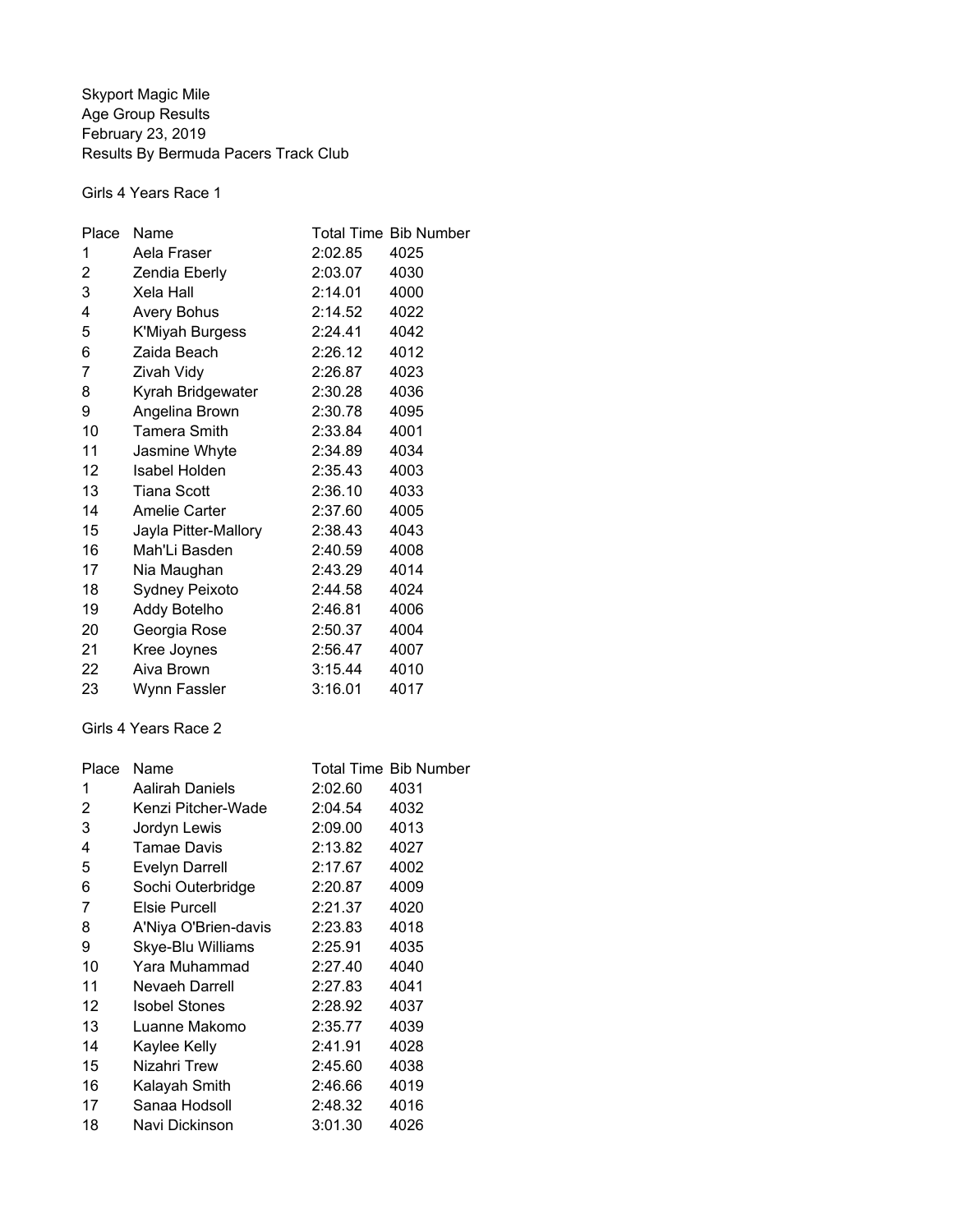| 19 | Jayley Correia-Wilmot | 3:04.35 | 4029 |
|----|-----------------------|---------|------|
| 20 | Journey Williams      | 3:06.65 | 4096 |

# Boys 4 Years Race 1

| Place | Name                            |         | <b>Total Time Bib Number</b> |
|-------|---------------------------------|---------|------------------------------|
| 1     | Liam Horrobin                   | 2:02.53 | 4071                         |
| 2     | James Bardon                    | 2:08.74 | 4069                         |
| 3     | Al-Shea Symonds                 | 2:09.88 | 4077                         |
| 4     | Jack Jones                      | 2:10.45 | 4063                         |
| 5     | King-Klós Smith-Arorash 2:11.00 |         | 4068                         |
| 6     | Diaz Roberts-Daniels            | 2:11.92 | 4075                         |
| 7     | <b>Adrian Myers</b>             | 2:14.12 | 4066                         |
| 8     | Daige Musson                    | 2:15.99 | 4052                         |
| 9     | Kashieko Virgil-Smith           | 2:16.50 | 4074                         |
| 10    | Jairus Smith                    | 2:20.87 | 4045                         |
| 11    | Samuel Bernardino               | 2:21.37 | 4073                         |
| 12    | Thomas Troughton                | 2:22.36 | 4064                         |
| 13    | Jack Fullerton                  | 2:25.52 | 4067                         |
| 14    | Kaiden Desilva                  | 2:26.17 | 4061                         |
| 15    | Noah Furbert                    | 2:26.98 | 4049                         |
| 16    | Montana Weeks                   | 2:33.09 | 4094                         |
| 17    | Nathan Bang                     | 2:35.58 | 4072                         |
| 18    | Pax Maughan                     | 2:38.72 | 4047                         |
| 19    | <b>Matthew Hoey</b>             | 2:39.95 | 4065                         |
| 20    | Sahnai Harvey                   | 2:46.10 | 4082                         |
| 21    | Jeremy Ngaruiya                 | 2:47.93 | 4070                         |
| 22    | <b>Lukas Eiselt</b>             | 2:55.48 | 4060                         |
| 23    | Nashton Brown                   | 2:59.31 | 4056                         |
| 24    | Kenji Lima                      | 3:08.07 | 4051                         |
| 25    | Melakai Gibbons                 | 4:02.68 | 4085                         |
| 26    | <b>Anthony Smith</b>            | 4:03.32 | 4078                         |

# Boys 4 Years Race 2

| Place | Name                 |         | <b>Total Time Bib Number</b> |
|-------|----------------------|---------|------------------------------|
| 1     | Kimori Azzario-Woods | 2:02.19 | 4090                         |
| 2     | Kaleb Curling        | 2:03.37 | 4050                         |
| 3     | <b>Tayz Showers</b>  | 2:05.22 | 4092                         |
| 4     | <b>Khaleef Daley</b> | 2:05.75 | 4053                         |
| 5     | Zoryon Ray           | 2:08.33 | 4076                         |
| 6     | Deon Scott           | 2:09.32 | 4080                         |
| 7     | Israel Katambo       | 2:13.80 | 4088                         |
| 8     | Shayan Khan          | 2:17.40 | 4091                         |
| 9     | Zoah Fox             | 2:23.34 | 4058                         |
| 10    | Zyah Fox             | 2:27.52 | 4057                         |
| 11    | Daez Tear            | 2:28.27 | 4086                         |
| 12    | Devohn Davis         | 2:30.66 | 4083                         |
| 13    | Dayce K. Woodley     | 2:49.28 | 4079                         |
| 14    | Adam Pedro           | 2:50.83 | 4054                         |
| 15    | Lucas Gale           | 2:52.82 | 4087                         |
| 16    | Rocco Rodday         | 3:09.33 | 4055                         |
| 17    | Kian Simons          | 3:10.39 | 4097                         |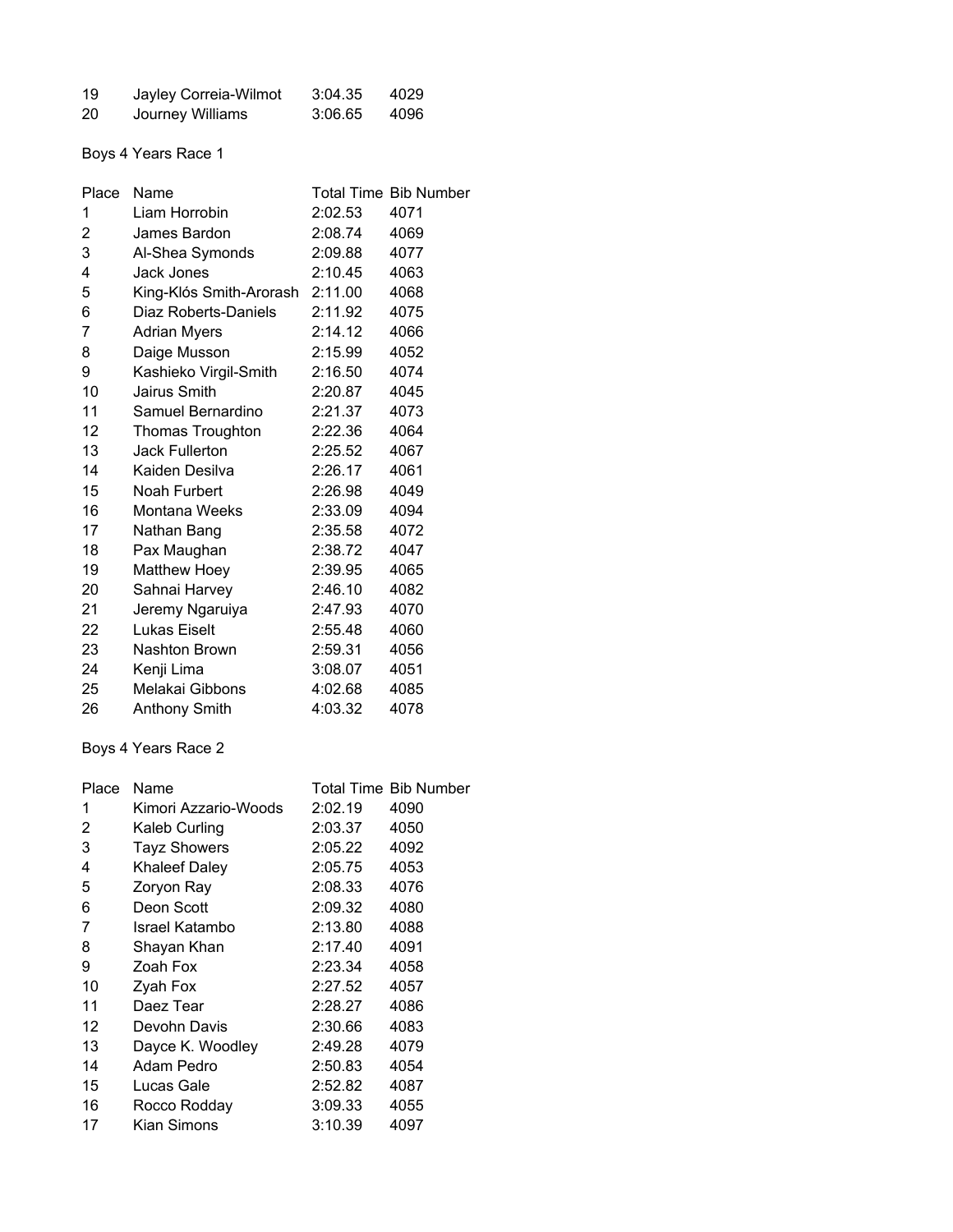Girls 5 Years Race 1

| Place             | Name                       |         | <b>Total Time Bib Number</b> |
|-------------------|----------------------------|---------|------------------------------|
| 1                 | <b>Quin Burgess</b>        | 1:44.05 | 5021                         |
| 2                 | Poppy Parry                | 1:48.33 | 5024                         |
| 3                 | Alessia Vianello           | 1:57.56 | 5025                         |
| 4                 | Michaele Lewis             | 2:00.98 | 5035                         |
| 5                 | <b>Chasity Outerbridge</b> | 2:01.93 | 5000                         |
| 6                 | Sanaa Douglas              | 2:06.66 | 5032                         |
| 7                 | <b>Bronwen Matthews</b>    | 2:07.74 | 5010                         |
| 8                 | Gabriella Babon            | 2:08.50 | 5017                         |
| 9                 | Violet Heffernan           | 2:09.05 | 5015                         |
| 10                | Azarha Smith               | 2:09.49 | 5028                         |
| 11                | Jerzi Smith                | 2:10.34 | 5016                         |
| $12 \overline{ }$ | Hanako Kitade              | 2:11.12 | 5027                         |
| 13                | Daniella MacNeil           | 2:11.89 | 5023                         |
| 14                | Solae' Rivar               | 2:15.34 | 5033                         |
| 15                | Ra'Mya Robinson            | 2:16.22 | 5031                         |
| 16                | Ellie-Lynne Butterfield    | 2:17.26 | 5013                         |
| 17                | Olivia Sharp               | 2:17.90 | 5036                         |
| 18                | Callie Clammer             | 2:25.06 | 5001                         |
| 19                | Arianna. Parra             | 2:49.93 | 5008                         |

#### Girls 5 Years Race 2

| Place | Name                   |         | <b>Total Time Bib Number</b> |
|-------|------------------------|---------|------------------------------|
| 1     | Samiyah Hall           | 1:53.05 | 5011                         |
| 2     | Renezmi Burton         | 1:53.93 | 5026                         |
| 3     | Kayuni Simmons         | 1:57.99 | 5019                         |
| 4     | Mckenzie Bean          | 2:08.15 | 5018                         |
| 5     | Thea Dyer              | 2:11.73 | 5034                         |
| 6     | Dasani Wilson          | 2:12.16 | 5005                         |
| 7     | Maiya Caisey           | 2:12.54 | 5012                         |
| 8     | Naima Smith            | 2:18.04 | 5029                         |
| 9     | Keziah Symonds-Smith   | 2:19.87 | 5030                         |
| 10    | <b>Charlie Collins</b> | 2:21.20 | 5014                         |
| 11    | Charleigh Logie        | 2:23.60 | 5022                         |
| 12    | Georgina Dunkerley     | 2:25.68 | 5003                         |
| 13    | Ava Schmerer           | 2:29.22 | 5004                         |
| 14    | Jonylah Outerbridge    | 3:04.27 | 5020                         |
| 15    | Isabella Inniss        | 3:04.90 | 5006                         |
|       |                        |         |                              |

# Boys 5 Years Race 1

| Place          | Name                  |         | <b>Total Time Bib Number</b> |
|----------------|-----------------------|---------|------------------------------|
| 1              | Cyme Dowling          | 1:48.06 | 5068                         |
| 2              | Lewis MacFarlane      | 1:49.78 | 5079                         |
| 3              | Kenzo Pitcher-Wade    | 1:54.32 | 5067                         |
| $\overline{4}$ | Hugo Adams            | 1:54.91 | 5064                         |
| 5              | Sirron Swan Wilkinson | 1:55.72 | 5039                         |
| 6              | Kamden White          | 1:57.89 | 5086                         |
| 7              | Harlo Robinson        | 2:03.55 | 5070                         |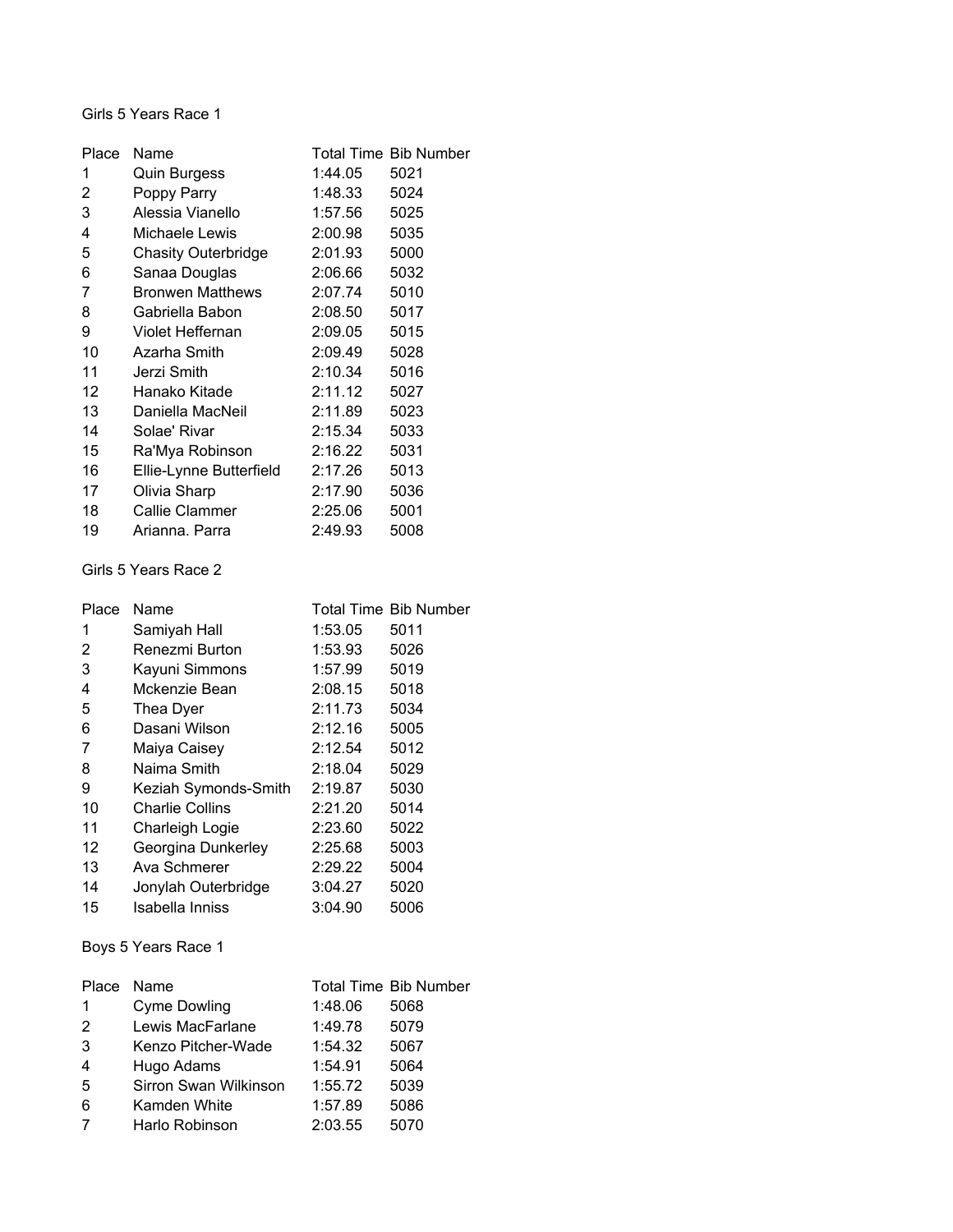| 8  | Ethan Lowe           | 2:04.21 | 5058 |
|----|----------------------|---------|------|
| 9  | <b>Riley Millett</b> | 2:04.78 | 5069 |
| 10 | Cove Bailey          | 2:05.80 | 5037 |
| 11 | Lux Smith            | 2:09.19 | 5072 |
| 12 | Casano Dickinson     | 2:10.07 | 5071 |
| 13 | Malik Tomaz          | 2:13.15 | 5043 |
| 14 | Lenox Brown          | 2:16.63 | 5066 |
| 15 | Gleniro Butterfield  | 2:17.25 | 5082 |
| 16 | <b>Arthur Cooper</b> | 2:18.08 | 5059 |
| 17 | Jason Ngaruiya       | 2:19.36 | 5075 |
| 18 | Luke Thompson        | 2:20.14 | 5054 |
| 19 | Makari Simons        | 2:20.83 | 5083 |
| 20 | Isaiah Furbert       | 2:21.33 | 5087 |
| 21 | Andrew B. Harris     | 2:22.93 | 5063 |
| 22 | Nick Luber           | 2:29.48 | 5078 |
| 23 | David Todd           | 2:34.42 | 5050 |
| 24 | Leo Decouto          | 2:37.61 | 5062 |

# Boys 5 Years Race 2

| Place | Name                              |         | <b>Total Time Bib Number</b> |
|-------|-----------------------------------|---------|------------------------------|
| 1     | Julian Simmons-Smith              | 1:44.15 | 5042                         |
| 2     | Kosey Simmons                     | 1:47.02 | 5045                         |
| 3     | Antoinne Zetina                   | 1:48.61 | 5081                         |
| 4     | Cree Bean                         | 1:49.67 | 5052                         |
| 5     | Zavion Trott                      | 1:51.16 | 5073                         |
| 6     | Royal Fubler                      | 1:52.11 | 5085                         |
| 7     | Hunter Harvey                     | 1:52.73 | 5051                         |
| 8     | Zyare Ray                         | 1:53.71 | 5038                         |
| 9     | Jahkari Samuels                   | 1:54.93 | 5041                         |
| 10    | <b>Gebre Vickers</b>              | 1:56.12 | 5077                         |
| 11    | Kingston Ratteray                 | 1:58.02 | 5053                         |
| 12    | Ajani Trott                       | 1:59.40 | 5048                         |
| 13    | Anderson Czember                  | 2:00.42 | 5060                         |
| 14    | <b>Carter Davis</b>               | 2:03.80 | 5065                         |
| 15    | Tewadros Bean                     | 2:06.80 | 5046                         |
| 16    | Jemani Scott                      | 2:11.75 | 5080                         |
| 17    | Samuel Kirkos                     | 2:13.94 | 5044                         |
| 18    | Oliver Conway                     | 2:14.88 | 5057                         |
| 19    | Le-Trey Trott                     | 2:15.91 | 5040                         |
| 20    | Zayden Smith                      | 2:16.82 | 5047                         |
| 21    | Keilo Lightbourn-Govia Jr 2:17.63 |         | 5084                         |
| 22    | Ben McQueen                       | 2:19.47 | 5056                         |
| 23    | Jamie Ching                       | 2:20.16 | 5061                         |
| 24    | Quadir Furbert                    | 2:30.46 | 5074                         |
|       |                                   |         |                              |

### Girls 6 Years Race 1

| Place Name   |                |         | <b>Total Time Bib Number</b> |
|--------------|----------------|---------|------------------------------|
| $\mathbf{1}$ | Jasmin Marsh   | 3:43.03 | 6019                         |
| 2            | Kenzie McCrary | 3:50.36 | 6031                         |
| 3            | Kse Jennings   | 3:54.90 | 6020                         |
| 4            | Amaya Davis    | 3:56.55 | 6006                         |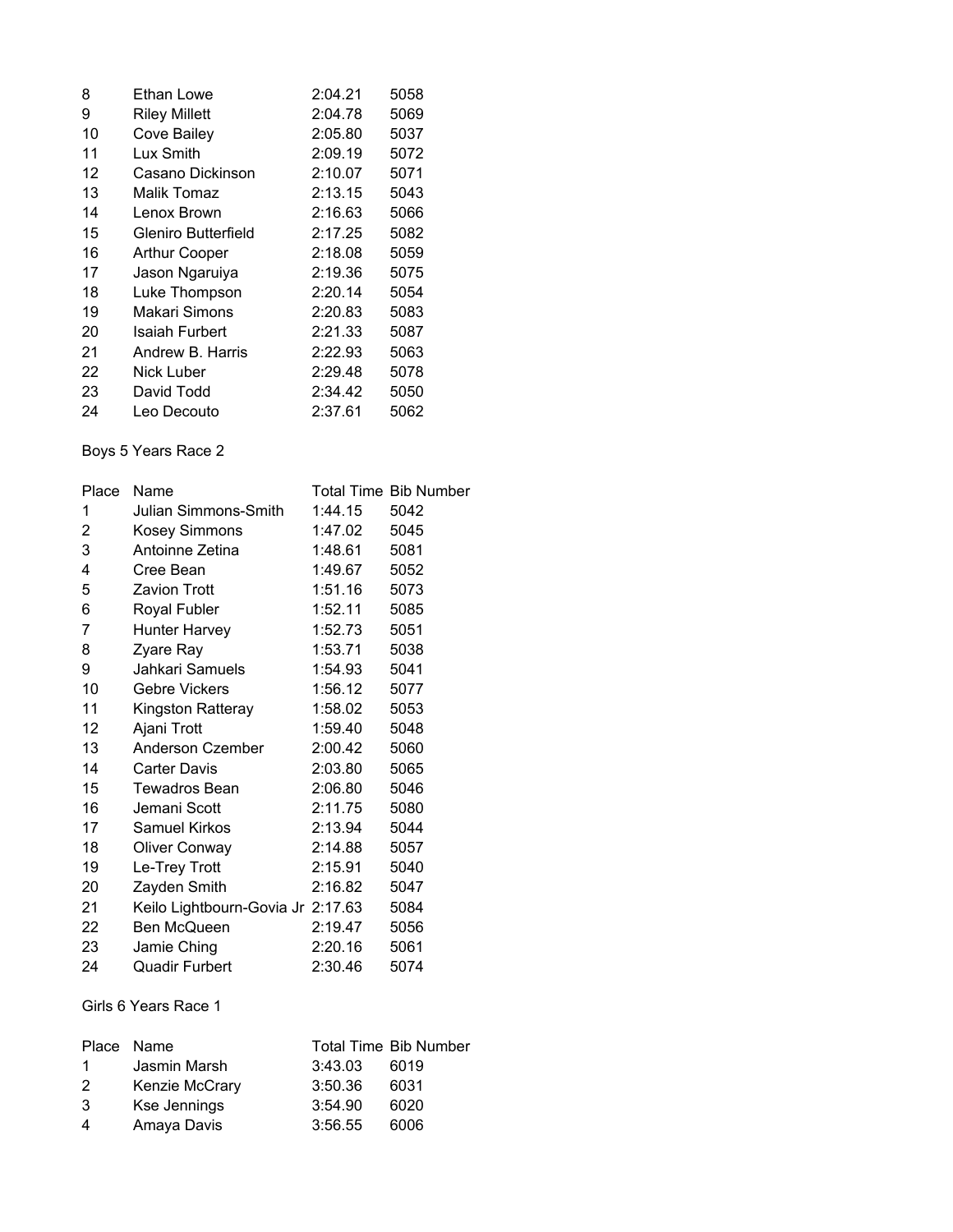| 5  | Kiara Matthews              | 3:58.39 | 6009 |
|----|-----------------------------|---------|------|
| 6  | Ayara Simmons Fashala       | 3:58.82 | 6029 |
| 7  | Leydi Raynor                | 4:00.26 | 6005 |
| 8  | Yahri Smith                 | 4:21.07 | 6025 |
| 9  | Jaia Simmons                | 4:21.57 | 6011 |
| 10 | Kyalah Butterfield          | 4:28.61 | 6026 |
| 11 | Ava St Luce                 | 4:30.38 | 6013 |
| 12 | Chelsea Kate Sta, Maria     | 4:33.15 | 6014 |
| 13 | Olivia Brown                | 4:33.49 | 6007 |
| 14 | Kaelin Douglas- Hart        | 5:01.37 | 6008 |
| 15 | Madeleine Pedro             | 5:11.28 | 6028 |
| 16 | <b>Emily Foster Skelton</b> | 5:14.63 | 6032 |
| 17 | Khloey Nicolin              | 5:16.16 | 6023 |

# Girls 6 Years Race 2

| Place | Name                    |         | <b>Total Time Bib Number</b> |
|-------|-------------------------|---------|------------------------------|
| 1     | Jasmine Reid-Rubaine    | 3:45.80 | 6015                         |
| 2     | Remi Simmons            | 3:54.59 | 6017                         |
| 3     | Jade Hayward            | 3:55.55 | 6027                         |
| 4     | <b>Phoenix Williams</b> | 4:04.82 | 6033                         |
| 5     | Napri Pitt-Gray         | 4:06.02 | 6000                         |
| 6     | Solae-Zakarai Goater    | 4:09.38 | 6022                         |
| 7     | Imani Hodgson           | 4:11.15 | 6024                         |
| 8     | Tessa Furtado           | 4:11.99 | 6012                         |
| 9     | Sarai Mayho             | 4:43.29 | 6001                         |
| 10    | Duaa Hasan              | 4:50.29 | 6016                         |
| 11    | Kacie Fassler           | 5:01.93 | 6002                         |
| 12    | Ella Metschnabel        | 5:38.72 | 6003                         |
| 13    | Arianna Desilva-Minks   | 5:39.69 | 6030                         |
| 14    | Nyla Wellman            | 5:50.64 | 6010                         |

### Boys 6 Years Race 1

| Place | Name                      |         | <b>Total Time Bib Number</b> |
|-------|---------------------------|---------|------------------------------|
| 1     | Christian Phillips-Steede | 3:26.90 | 6045                         |
| 2     | Jaylan Glasford           | 3:31.90 | 6086                         |
| 3     | Ayden Todd                | 3:37.81 | 6043                         |
| 4     | Daeori Jones-Smith        | 3:45.58 | 6055                         |
| 5     | <b>Ashton Groves</b>      | 3:50.90 | 6072                         |
| 6     | A'Jahni Foggo             | 3:54.29 | 6040                         |
| 7     | Freddie Jones             | 4:07.70 | 6068                         |
| 8     | <b>Frith Decouto</b>      | 4:09.97 | 6071                         |
| 9     | Luke Spencer              | 4:14.51 | 6061                         |
| 10    | Nicolas Bowker            | 4:14.94 | 6066                         |
| 11    | Morris Lightbourne        | 4:28.51 | 6041                         |
| 12    | John Pondera              | 4:29.30 | 6039                         |
| 13    | Joshua Gale               | 4:33.13 | 6084                         |
| 14    | Kyree Baxter              | 4:34.65 | 6049                         |
| 15    | Aidan Taylor              | 4:36.43 | 6065                         |
| 16    | Zavien Butler-Hassell     | 4:40.62 | 6073                         |
| 17    | <b>Brooklyn Hunt</b>      | 5:31.32 | 6054                         |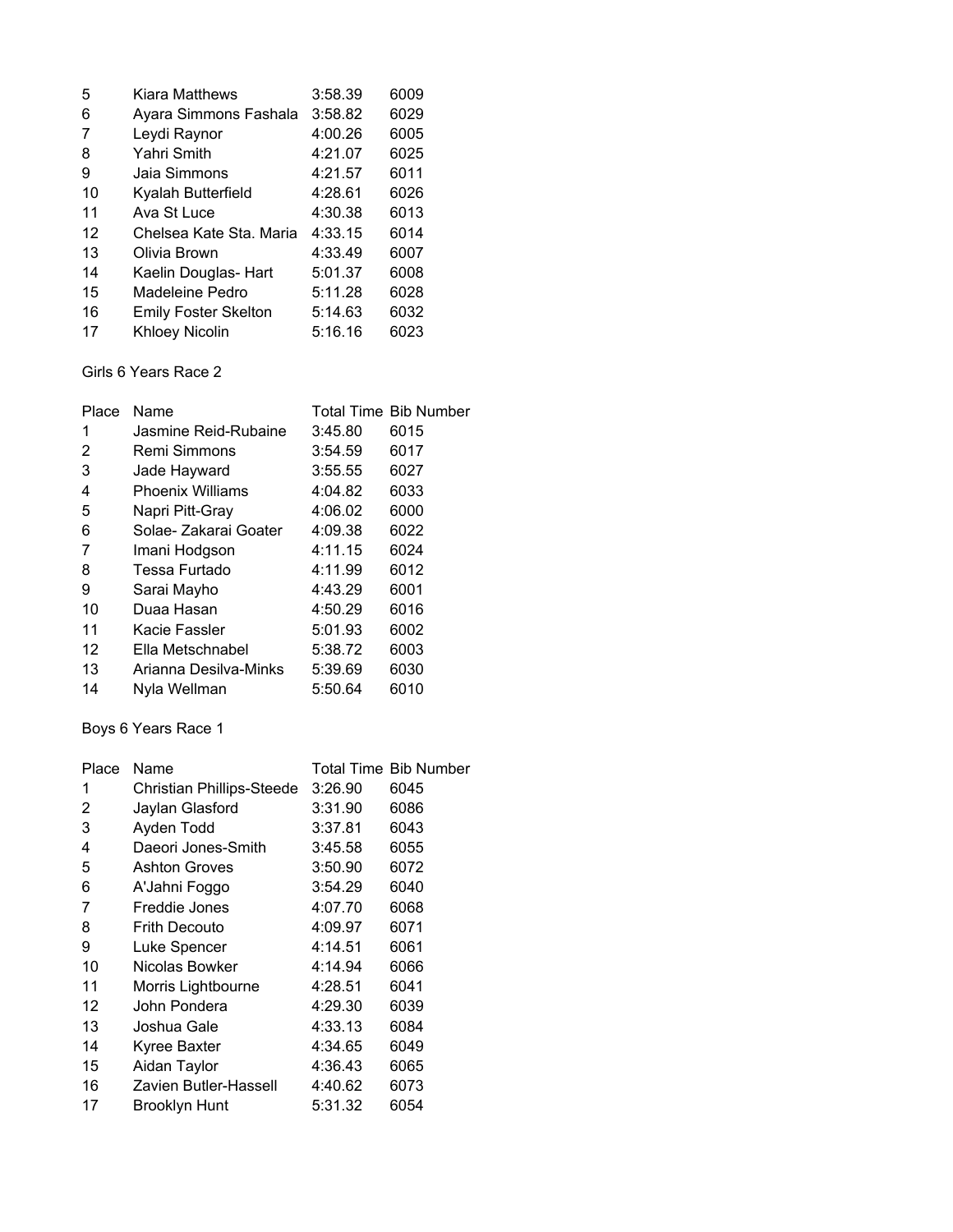### Boys 6 Years Race 2

| Place | Name                  |         | <b>Total Time Bib Number</b> |
|-------|-----------------------|---------|------------------------------|
| 1     | Jace Postlethwaite    | 3:35.66 | 6059                         |
| 2     | <b>Yusuf Talbot</b>   | 3:36.80 | 6044                         |
| 3     | Dage Butterfield      | 3:39.89 | 6083                         |
| 4     | Tanaaj Thorpe         | 3:47.20 | 6076                         |
| 5     | <b>Ethan Proverbs</b> | 3:50.80 | 6048                         |
| 6     | Kayden Harvey         | 3:55.30 | 6077                         |
| 7     | Ryun Swan             | 4:00.63 | 6087                         |
| 8     | Mathias Tannock       | 4:05.38 | 6056                         |
| 9     | T'Si Outerbridge      | 4:05.82 | 6036                         |
| 10    | Crizori Goater        | 4:06.89 | 6038                         |
| 11    | Uriah Babon           | 4:11.44 | 6053                         |
| 12    | Oliver Anderson       | 4:17.13 | 6064                         |
| 13    | Winston Mahabir       | 4:21.29 | 6069                         |
| 14    | Ryu Lima              | 4:35.85 | 6042                         |
| 15    | Khairi Hollis         | 4:46.95 | 6046                         |
| 16    | Micah Dottin          | 4:50.23 | 6035                         |
| 17    | <b>Chance Franks</b>  | 4:58.31 | 6062                         |
| 18    | Lanix-Szion Griffin   | 7:01.50 | 6051                         |
|       |                       |         |                              |

### Boys 6 Years Race 3

| Place | Name                  |         | <b>Total Time Bib Number</b> |
|-------|-----------------------|---------|------------------------------|
| 1     | Azai Burt             | 3:17.90 | 6085                         |
| 2     | Asa Trew-Smith        | 3:26.62 | 6088                         |
| 3     | Kayden Turini         | 3:29.06 | 6081                         |
| 4     | Sami Luber            | 3:31.11 | 6080                         |
| 5     | Xavi Dill             | 3:36.61 | 6082                         |
| 6     | Mikael James          | 3:47.84 | 6078                         |
| 7     | As'ad Muhammad        | 3:49.05 | 6037                         |
| 8     | Jasper Herrick        | 3:53.52 | 6079                         |
| 9     | <b>Braeden Fraser</b> | 3:54.08 | 6075                         |
| 10    | Alexander Lingham     | 3:58.83 | 6067                         |
| 11    | Ronan Davidge         | 3:59.24 | 6063                         |
| 12    | Na-Shea Symonds       | 4:01.25 | 6034                         |
| 13    | Hayes Ingham          | 4:07.60 | 6074                         |

### Girls 7 Years Race 1

| Place | Name                  |         | <b>Total Time Bib Number</b> |
|-------|-----------------------|---------|------------------------------|
| 1     | Riana Robinson        | 3:23.19 | 7019                         |
| 2     | Zakhya Scott          | 3:28.44 | 7018                         |
| 3     | <b>Brooklyn Myers</b> | 3:30.26 | 7000                         |
| 4     | Dhiannon Bailey       | 3:37.68 | 7005                         |
| 5     | Kylee Hollis          | 3:42.80 | 7020                         |
| 6     | Cyana Cyris           | 3:44.65 | 7066                         |
| 7     | Suzie Hyland          | 3:51.05 | 7015                         |
| 8     | Caily Raynor          | 3:52.60 | 7013                         |
| 9     | Jahneece Maria        | 3:53.32 | 7012                         |
| 10    | Amaya Parris          | 3:57.53 | 7017                         |
| 11    | Zaylee Lawrence       | 3:58.94 | 7004                         |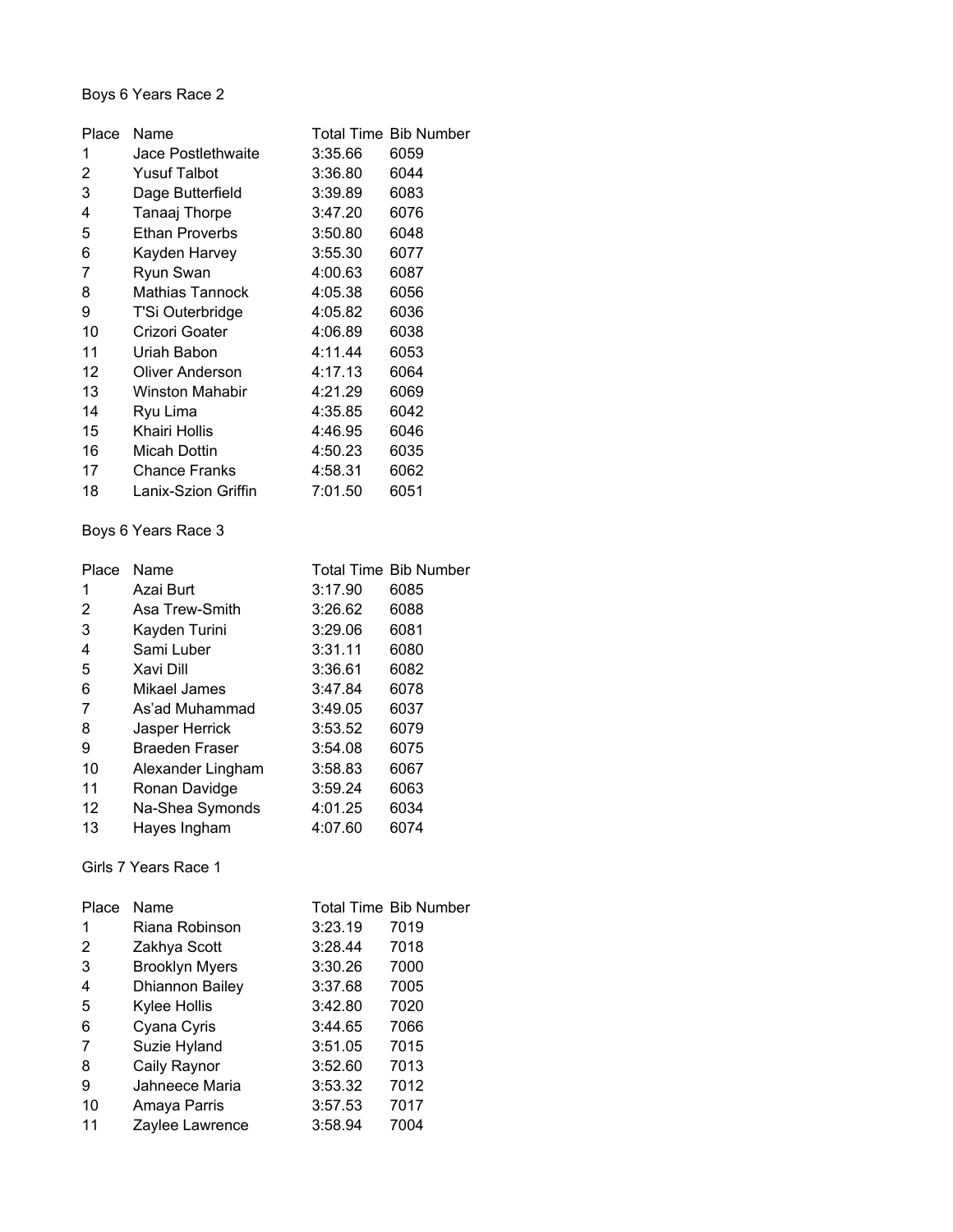| 12 | Hailey Oduori           | 4:05.59 | 7008 |
|----|-------------------------|---------|------|
| 13 | Zoei Burgess            | 4:07.21 | 7003 |
| 14 | Kemba King              | 4:12.08 | 7002 |
| 15 | Priya Dill              | 4:17.04 | 7009 |
| 16 | Dylan Outerbridge       | 4:19.83 | 7007 |
| 17 | Daniella Hatherley      | 4:21.68 | 7011 |
| 18 | <b>Gwennan Matthews</b> | 4:22.14 | 7006 |
| 19 | Savana Hayward          | 4:29.12 | 7001 |
| 20 | Kahzyiah Hollis         | 4:31.21 | 7016 |
| 21 | Rae Masters             | 4:38.27 | 7067 |
| 22 | <b>Filipa Duarte</b>    | 4:52.16 | 7014 |
| 23 | Sofi Purcell            | 6:50.63 | 7010 |

# Boys 7 Years Race 1

| Place | Name                   |         | <b>Total Time Bib Number</b> |
|-------|------------------------|---------|------------------------------|
| 1     | Ta'Han Eve             | 3:05.90 | 7026                         |
| 2     | Harry Bingham          | 3:18.19 | 7053                         |
| 3     | Philando Hill III      | 3:20.55 | 7027                         |
| 4     | <b>Timothy Pearman</b> | 3:23.73 | 7065                         |
| 5     | Giovanni Araujo        | 3:24.93 | 7034                         |
| 6     | Jens Drea              | 3:32.23 | 7023                         |
| 7     | Diondae Riley          | 3:37.17 | 7031                         |
| 8     | Jai White              | 3:38.50 | 7048                         |
| 9     | <b>Ryley Martin</b>    | 3:39.17 | 7021                         |
| 10    | Henrik McIntosh        | 3:40.51 | 7045                         |
| 11    | Caede Simmons          | 3:49.43 | 7024                         |
| 12    | Jonathon Trott         | 3:51.93 | 7022                         |
| 13    | Matteo Carvelho        | 3:52.26 | 7044                         |
| 14    | Conor Thomas           | 3:53.79 | 7049                         |
| 15    | Vashon Martin          | 3:58.57 | 7035                         |
| 16    | Ryu Peets              | 4:04.96 | 7028                         |
| 17    | <b>Zev Ritter</b>      | 4:09.15 | 7029                         |
| 18    | Micha Lewis            | 4:15.59 | 7060                         |
| 19    | James Bigley           | 4:18.00 | 7050                         |
| 20    | Maasai Lightbourne     | 4:46.80 | 7059                         |
| 21    | Nasri Smith            | 7:47.59 | 7061                         |

# Boys 7 Years Race 2

| Place | Name                  |         | <b>Total Time Bib Number</b> |
|-------|-----------------------|---------|------------------------------|
| 1     | Max Parry             | 3:12.92 | 7042                         |
| 2     | Legend Robinson       | 3:17.13 | 7054                         |
| 3     | Tnuri Darrell, Virgil | 3:22.98 | 7047                         |
| 4     | De'Ari Trott          | 3:23.75 | 7063                         |
| 5     | Henry Conway          | 3:28.69 | 7037                         |
| 6     | Krayvon Bean-Burchall | 3:30.21 | 7057                         |
| 7     | <b>William Bohus</b>  | 3:30.66 | 7036                         |
| 8     | Samuel Cole           | 3:31.07 | 7032                         |
| 9     | William Troughton     | 3:32.57 | 7043                         |
| 10    | Tadhg Gotfredsen      | 3:39.19 | 7038                         |
| 11    | Fletcher Logie        | 3:46.04 | 7041                         |
| 12    | Sean Pedro            | 3:47.46 | 7039                         |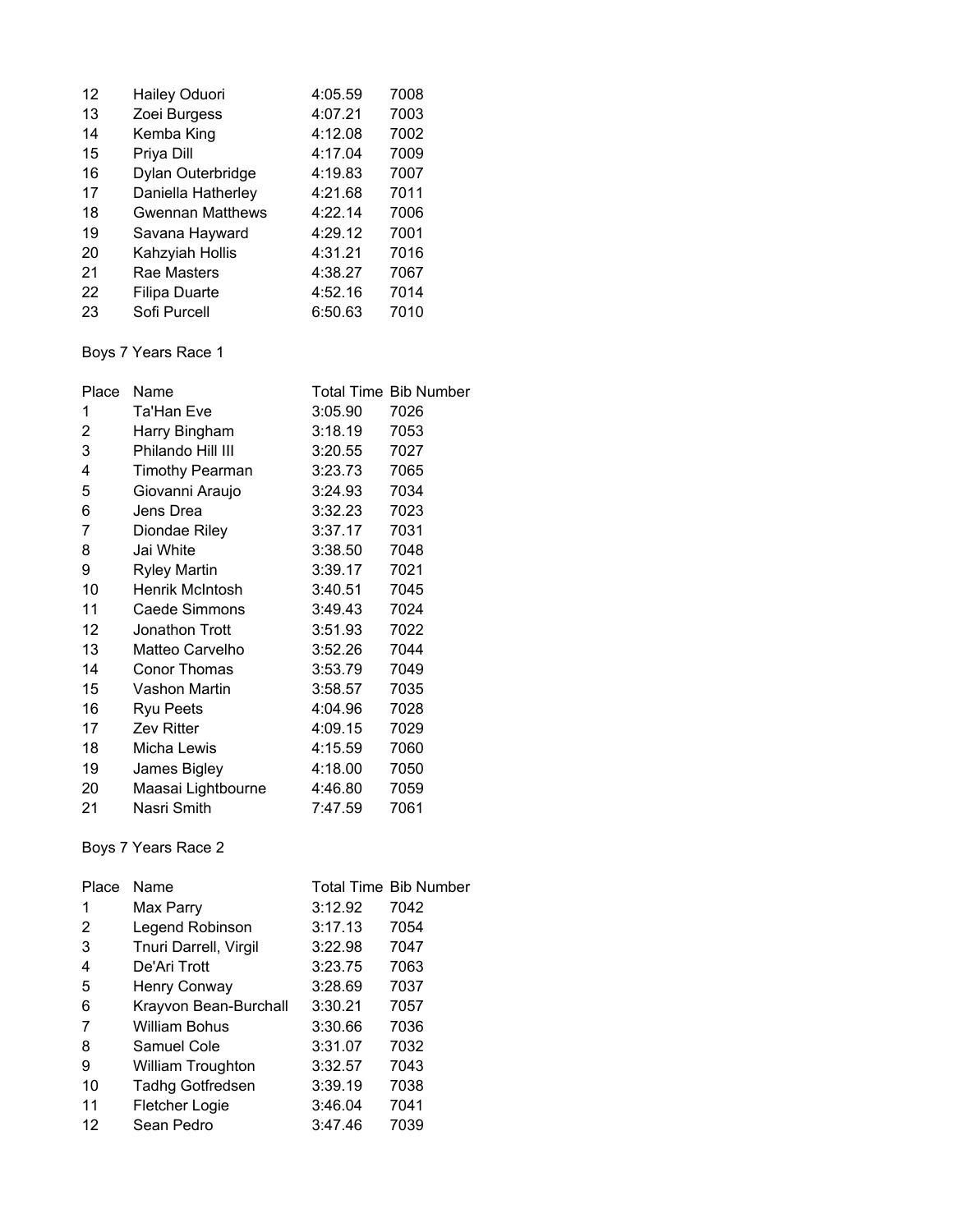| 13 | Conor Ferguson       | 3:48.15 | 7062 |
|----|----------------------|---------|------|
| 14 | Unas Woolridge       | 3:51.75 | 7051 |
| 15 | <b>Russon Bailey</b> | 3:52.18 | 7058 |
| 16 | Andwele Burgess      | 4:03.83 | 7046 |
| 17 | Oliver Thompson      | 4:05.80 | 7040 |
| 18 | <b>Charlie Smith</b> | 4:17.87 | 7052 |
| 19 | Benji Stones         | 4:20.57 | 7055 |
| 20 | Rhys Pedro           | 4:21.49 | 7056 |
| 21 | Kamden Kelly         | 4:32.28 | 7033 |
| 22 | <b>Tristan Smith</b> | 4:32.64 | 7025 |

#### Girls 8-9 Years

| Place          | Name                   |          | <b>Total Time Bib Number</b> |
|----------------|------------------------|----------|------------------------------|
| 1              | Kalila Daley           | 9:20.38  | 8011                         |
| $\overline{c}$ | Amaris Munya           | 9:38.84  | 8035                         |
| 3              | Azari Jones            | 9:48.00  | 8006                         |
| 4              | Markayla Swan          | 10:11.71 | 8041                         |
| 5              | Lashee Jones           | 10:15.19 | 8008                         |
| 6              | Zyari Lawrence         | 10:16.58 | 8052                         |
| $\overline{7}$ | Kelise Wade            | 10:20.78 | 8016                         |
| 8              | Saniya Place           | 10:28.27 | 8029                         |
| 9              | Jada-Lai Gibbons       | 10:32.92 | 8040                         |
| 10             | Jaylen Lewis           | 10:36.89 | 8003                         |
| 11             | Nina Guishard          | 10:48.84 | 8039                         |
| 12             | <b>Natural Simmons</b> | 10:50.39 | 8046                         |
| 13             | Nahla Robinson         | 10:55.11 | 8048                         |
| 14             | Pria Wilson            | 10:55.83 | 8001                         |
| 15             | Miyari Trott           | 11:07.09 | 8034                         |
| 16             | Gabriella Cechini      | 11:08.34 | 8102                         |
| 17             | Evans Welch            | 11:15.13 | 8033                         |
| 18             | Daley Outerbridge      | 11:16.78 | 8014                         |
| 19             | Nina Gotfredsen        | 11:17.70 | 8004                         |
| 20             | K'Mori Chamberlain     | 11:23.96 | 8022                         |
| 21             | Dallas Hunt            | 11:24.35 | 8025                         |
| 22             | <b>Shiloh Simmons</b>  | 11:24.67 | 8068                         |
| 23             | Sarai Minors           | 11:36.82 | 8047                         |
| 24             | Imani Jackson          | 11:41.19 | 8043                         |
| 25             | Journee Belboda        | 11:46.78 | 8009                         |
| 26             | Seri Fisher            | 11:49.61 | 8028                         |
| 27             | Alisa Lightbourne      | 11:58.08 | 8031                         |
| 28             | Ava Ritchie            | 12:11.19 | 8005                         |
| 29             | Naseeha Talbot         | 12:11.97 | 8013                         |
| 30             | <b>Madeline Bigley</b> | 12:15.91 | 8032                         |
| 31             | <b>T'Mia Williams</b>  | 12:20.96 | 8044                         |
| 32             | K-Lyn White            | 12:31.81 | 8018                         |
| 33             | Janaan Muhsin          | 12:37.07 | 8010                         |
| 34             | Caitlin Boyd           | 12:38.65 | 8101                         |
| 35             | Nailah Barclay         | 12:45.96 | 8015                         |
| 36             | Talitha Pearman        | 13:04.90 | 8100                         |
| 37             | Narjunae' Eberly       | 13:10.82 | 8042                         |
| 38             | Jade Simons            | 13:17.30 | 8012                         |
| 39             | <b>Taylor Harvey</b>   | 13:20.00 | 8024                         |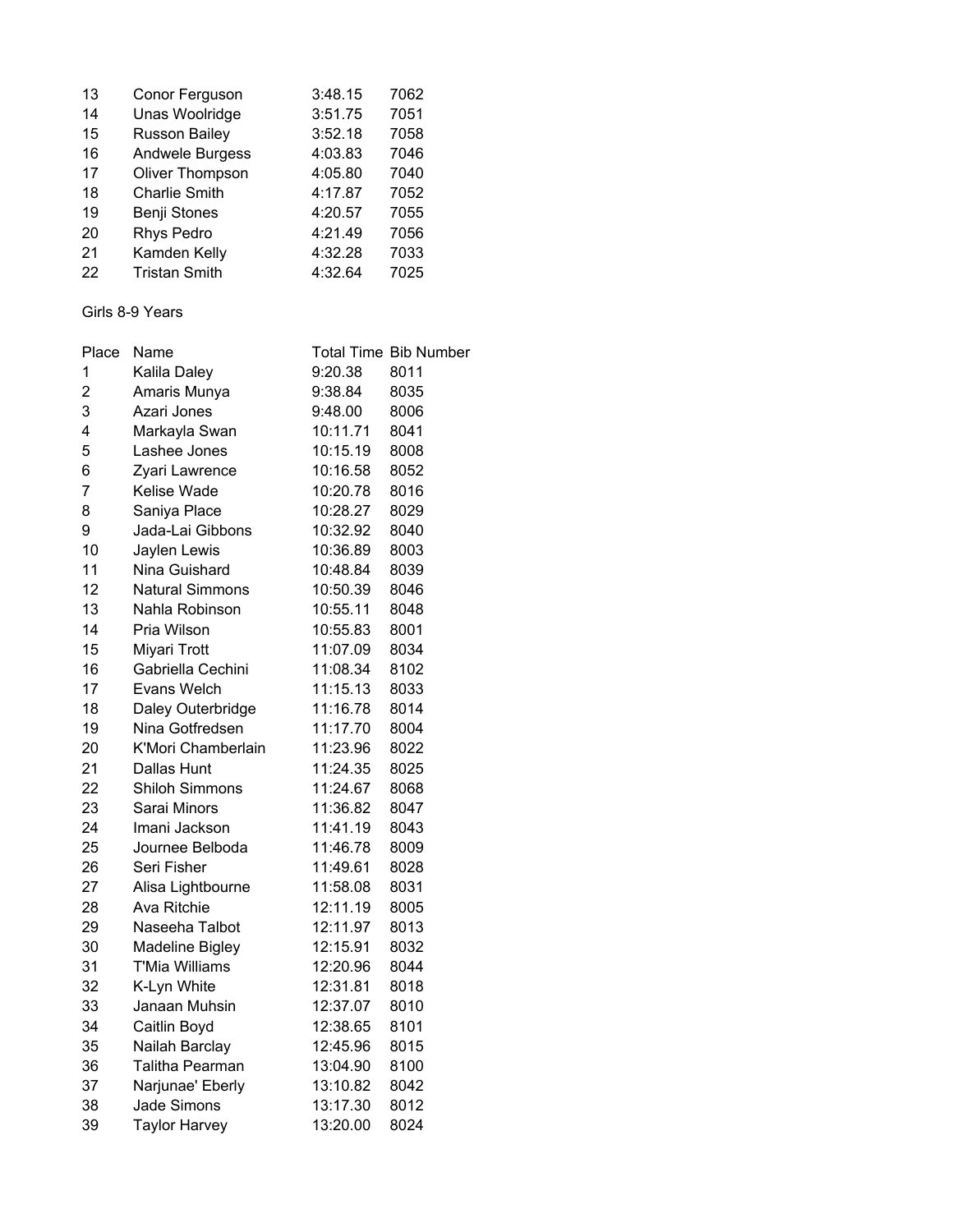| 40 | Amara Samuels | 13:35.17 | 8002 |
|----|---------------|----------|------|
| 41 | Khloe Curling | 13:50.07 | 8027 |
| 42 | Zaryah Holman | 16:17.21 | 8017 |
| 43 | Ahnyah Ming   | 16:21.76 | 8019 |

# Boys 8-9 Years

| Place | Name                    |          | <b>Total Time Bib Number</b> |
|-------|-------------------------|----------|------------------------------|
| 1     | Saezjhor Dent           | 8:56.96  | 8059                         |
| 2     | Zydon Furbert           | 9:05.36  | 8089                         |
| 3     | <b>Xion Smith</b>       | 9:06.82  | 8067                         |
| 4     | Chavi Pacheco Hill      | 9:14.00  | 8084                         |
| 5     | <b>Elliot Procter</b>   | 9:14.41  | 8079                         |
| 6     | Michael Schrah          | 9:25.97  | 8086                         |
| 7     | <b>Carter Thomas</b>    | 9:26.62  | 8081                         |
| 8     | Jamie MacFarlane        | 9:28.17  | 8085                         |
| 9     | Chase McCrimmon         | 9:28.97  | 8077                         |
| 10    | <b>Tobiah Goodchild</b> | 9:30.20  | 8076                         |
| 11    | <b>Amari Davis</b>      | 9:41.33  | 8056                         |
| 12    | Sanchez Smith           | 9:44.78  | 8093                         |
| 13    | <b>Christian Piney</b>  | 9:45.10  | 8073                         |
| 14    | <b>Isaac Todd</b>       | 9:46.81  | 8072                         |
| 15    | <b>Skyler Peixoto</b>   | 9:51.35  | 8080                         |
| 16    | Timothy Jackson         | 9:51.80  | 8092                         |
| 17    | Rajee Knight-Rowling    | 9:59.44  | 8050                         |
| 18    | <b>Amir Weller</b>      | 10:05.05 | 8055                         |
| 19    | <b>Tristan Pettit</b>   | 10:13.80 | 8070                         |
| 20    | Chaz Edmead             | 10:19.61 | 8066                         |
| 21    | Gladwyn Benjamin        | 10:22.07 | 8051                         |
| 22    | Joseph Cechini          | 10:22.58 | 8103                         |
| 23    | Knoxae' Mayho           | 10:23.79 | 8060                         |
| 24    | Nazhi Reid-Anderson     | 10:26.72 | 8090                         |
| 25    | Jeon Wolfe              | 10:31.19 | 8098                         |
| 26    | Saatchi Gumbs           | 10:36.97 | 8057                         |
| 27    | Nathan Foster Skelton   | 10:41.52 | 8096                         |
| 28    | <b>Matthew Dunlop</b>   | 10:41.94 | 8053                         |
| 29    | Vihaan Seth             | 10:44.45 | 8088                         |
| 30    | <b>Nhari Gilbert</b>    | 10:50.47 | 8049                         |
| 31    | Ezra Dyer               | 10:51.27 | 8095                         |
| 32    | <b>Kruz Iris</b>        | 10:54.14 | 8069                         |
| 33    | Ny'Ori Dill             | 10:57.40 | 8054                         |
| 34    | Mataio Cameron          | 11:03.33 | 8063                         |
| 35    | Cortez Burrows          | 11:06.08 | 8087                         |
| 36    | Aidan Herrick           | 11:11.87 | 8083                         |
| 37    | <b>Nayland Harris</b>   | 11:21.95 | 8075                         |
| 38    | Kaden Kelly             | 11:41.20 | 8065                         |
| 39    | Makao Butterfield       | 11:47.64 | 8064                         |
| 40    | Daj'Zye Dill            | 11:56.64 | 8061                         |
| 41    | Dylan Eiselt            | 12:45.10 | 8071                         |
| 42    | Alasdair Cooper         | 13:14.84 | 8074                         |
| 43    | Ayize Broadley          | 13:23.38 | 8097                         |
| 44    | Alejandro Brown-Rogers  | 13:29.80 | 8099                         |
| 45    | Yuri Desilva            | 16:26.92 | 8062                         |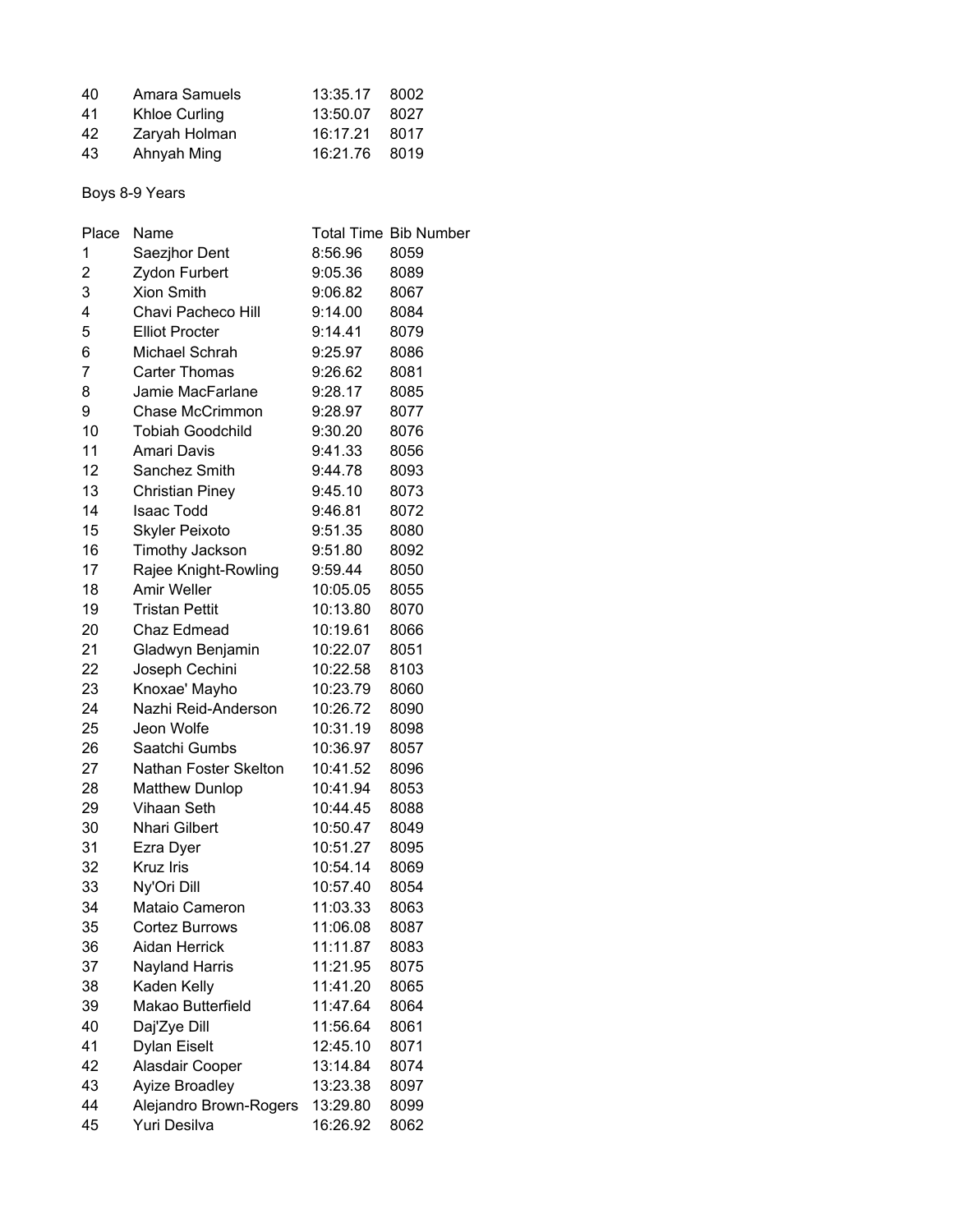#### Girls 10-11 Years

| Place | Name                    |          | <b>Total Time Bib Number</b> |
|-------|-------------------------|----------|------------------------------|
| 1     | Legend Stevenson        | 8:38.52  | 1011                         |
| 2     | Jaeda Grant             | 9:03.33  | 1008                         |
| 3     | S'nya Cumbermack        | 9:06.97  | 1050                         |
| 4     | Keyandae Lightbourne    | 9:18.84  | 1002                         |
| 5     | Zoe` Pitcher            | 10:07.58 | 1015                         |
| 6     | Muryah Swan             | 10:10.52 | 1051                         |
| 7     | Jayla Peets Butterfield | 10:12.08 | 1014                         |
| 8     | <b>Century Robinson</b> | 10:12.92 | 1005                         |
| 9     | Day'Asha Dill           | 10:22.15 | 1003                         |
| 10    | Kimura Cole             | 10:32.41 | 1001                         |
| 11    | Karis Brooks            | 10:33.39 | 1009                         |
| 12    | Kemari Cox              | 10:39.76 | 1049                         |
| 13    | Keegan Dyer             | 10:59.42 | 1012                         |

# Boys 10-11 Years

| Place | Name                 |          | <b>Total Time Bib Number</b> |
|-------|----------------------|----------|------------------------------|
| 1     | Jace Donawa          | 8:10.06  | 1031                         |
| 2     | Nayan Grant          | 8:14.05  | 1042                         |
| 3     | Callum MacFarlane    | 8:44.51  | 1041                         |
| 4     | Masaki Kitade        | 9:04.81  | 1036                         |
| 5     | Xyior Basden         | 9:09.37  | 1038                         |
| 6     | Machai Ming-Woodley  | 9:11.17  | 1027                         |
| 7     | Amir Outerbridge     | 9:16.18  | 1045                         |
| 8     | <b>Xave Smith</b>    | 9:19.00  | 1028                         |
| 9     | Syhon-Dakarai Goater | 9:21.50  | 1025                         |
| 10    | Joshua Watson        | 9:24.59  | 1023                         |
| 11    | Jaidyn Wilson        | 9:29.10  | 1021                         |
| 12    | Hurven-Jay Burgess   | 9:31.39  | 1022                         |
| 13    | Jaaziah Van-Lowe     | 9:32.19  | 1017                         |
| 14    | Amari Smith          | 9:37.47  | 1039                         |
| 15    | Roger Williams       | 9:39.34  | 1044                         |
| 16    | Jye Gibbons          | 9:46.79  | 1030                         |
| 17    | Aaron Lugo           | 9:50.99  | 1019                         |
| 18    | D'Angelo Williams    | 9:55.43  | 1046                         |
| 19    | Demiyaz Trott        | 10:09.78 | 1037                         |
| 20    | Surii Russell        | 10:17.91 | 1016                         |
| 21    | <b>Patrick Dill</b>  | 10:19.52 | 1034                         |
| 22    | Isaiah Hayward       | 10:23.38 | 1033                         |
| 23    | Preston Bang         | 10:36.90 | 1035                         |
| 24    | Nathan Medeiros      | 11:45.93 | 1043                         |
| 25    | Josiah Tannock       | 12:48.78 | 1026                         |
| 26    | <b>Phillip Sharp</b> | 13:20.65 | 1048                         |
| 27    | Daeshun Landy        | 13:21.42 | 1047                         |
| 28    | <b>Arman Shields</b> | 15:11.24 | 1032                         |

Girls 12-15 Years

Place Name Total Time Bib Number